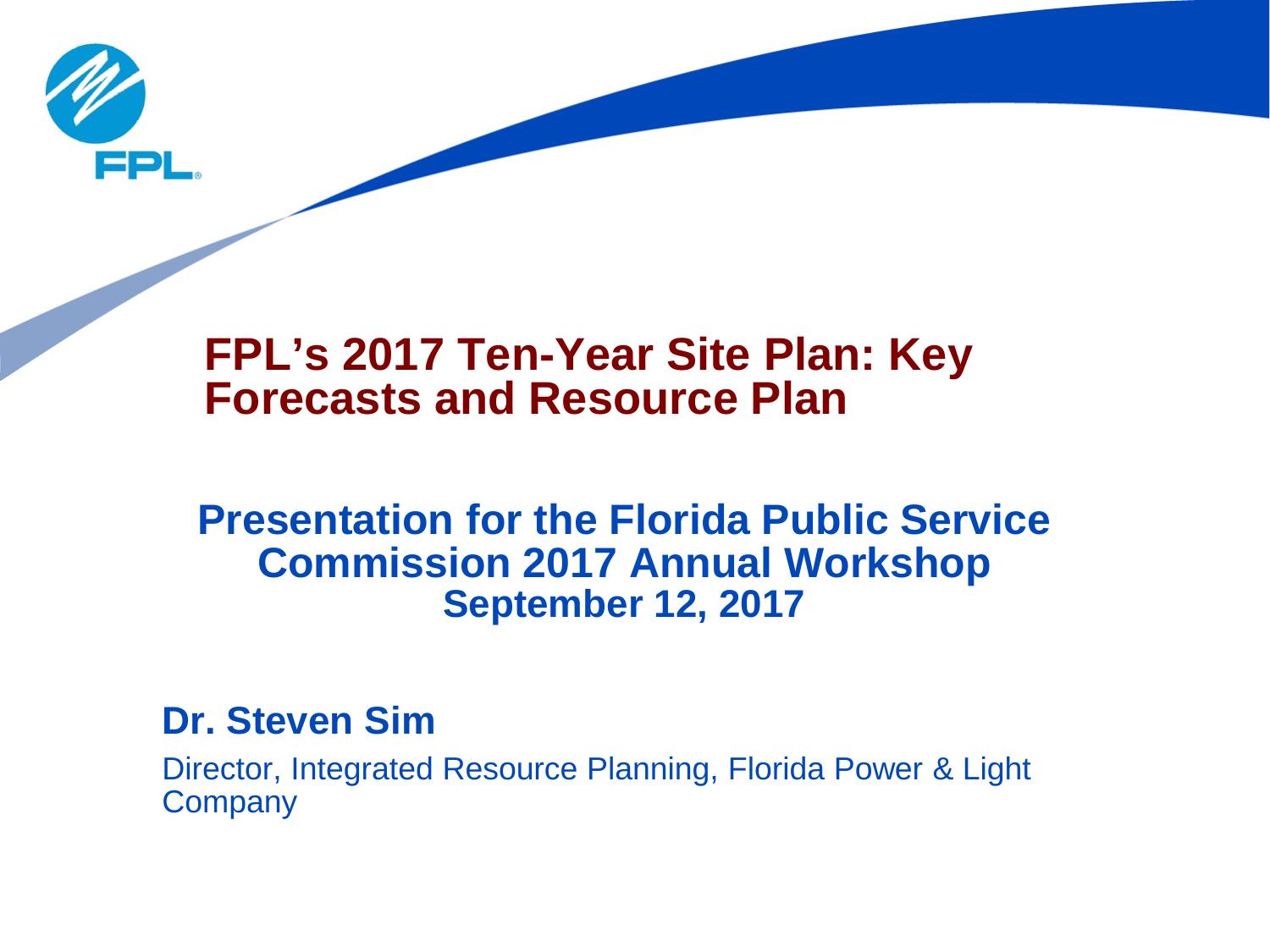#### **FPL's 2016 TYSP discussed the conclusion in 2016 of CC & CT modernization projects and ~ 225 MW of PV, then showed a new CC in 2019 and ~ 300 MW of additional solar by 2020**

# **2016 TYSP**

|      |                                                |               | <b>Summer</b>  |
|------|------------------------------------------------|---------------|----------------|
|      | <b>2016 TYSP</b>                               | <b>Summer</b> | <b>Reserve</b> |
| Year | <b>Major Generation Changes*</b>               | <b>MW</b>     | <b>Margin</b>  |
| 2017 | ---                                            |               | 20.0%          |
| 2018 | ---                                            | ---           | 20.0%          |
| 2019 | Okeechobee Next Generation Clean Energy Center | 1,633         | 24.6%          |
| 2020 | SJRPP suspension of energy                     | (382)         | 22.2%          |
|      | Unsited Solar (PV) **                          | 300           |                |
| 2021 | Eco-Gen PPA firm capacity                      | 180           | 23.0%          |
| 2022 | ---                                            | $---$         | 22.5%          |
| 2023 | ---                                            | ---           | 21.2%          |
| 2024 | Unsited CC (Placeholder)                       | 1,622         | 26.5%          |
| 2025 | ---                                            |               | 24.7%          |

**After the April 2016 TYSP filing, FPL's planning work – which would be reflected in the 2017 TYSP – largely focused on projected resource needs beyond 2019 and the options which could address that need**

\* FPL's DSM Goals for 2017 through 2025 were fully accounted for in FPL's resource planning work \*\* PV MW values in this presentation are nameplate values. Firm capacity values are lower.

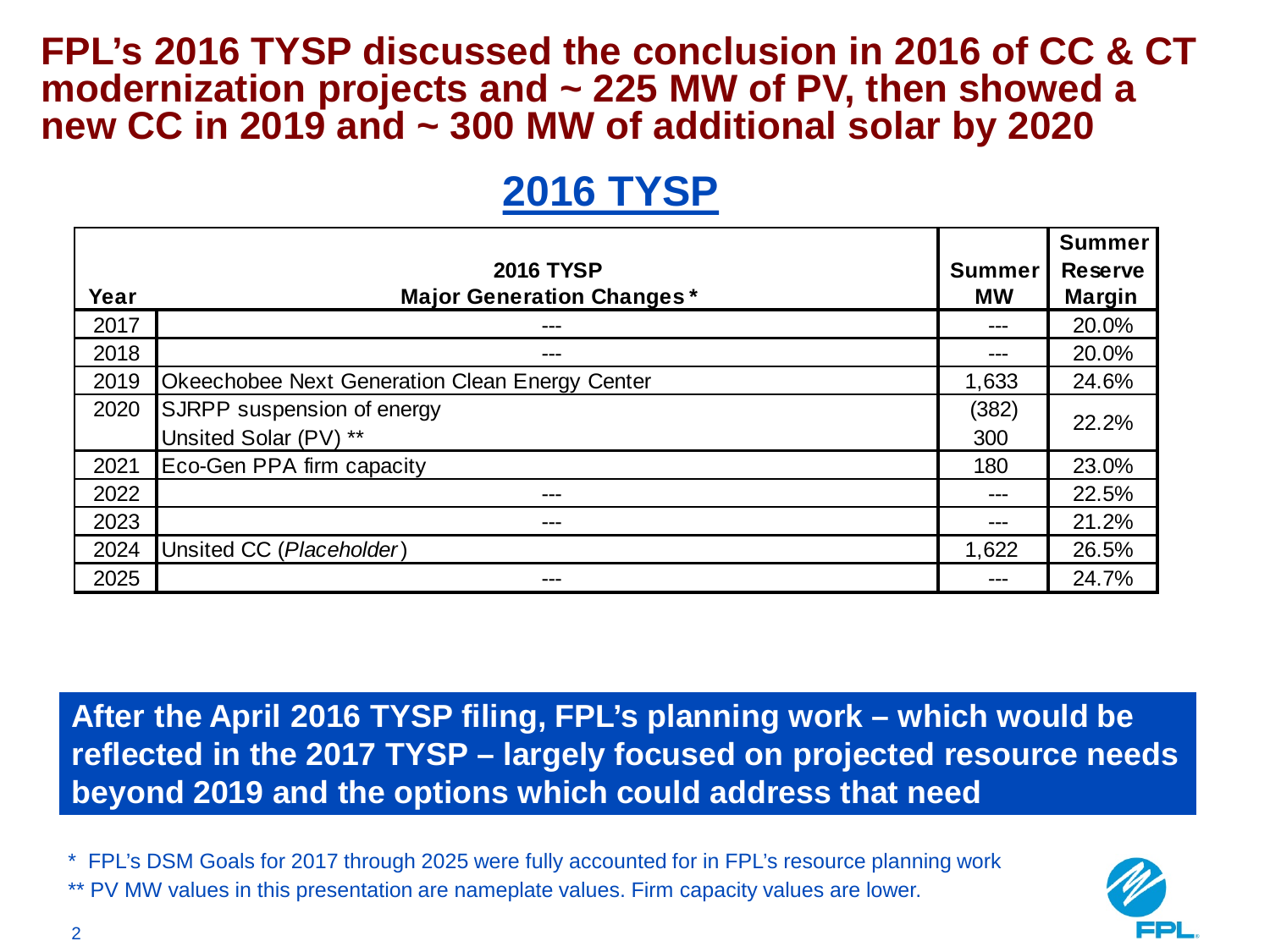#### **The peak load forecast for the 2017 TYSP is lower than the forecast for the 2016 TYSP**



**However, the 2017 load forecast continues to show significant growth in peak load over the 10-year period**

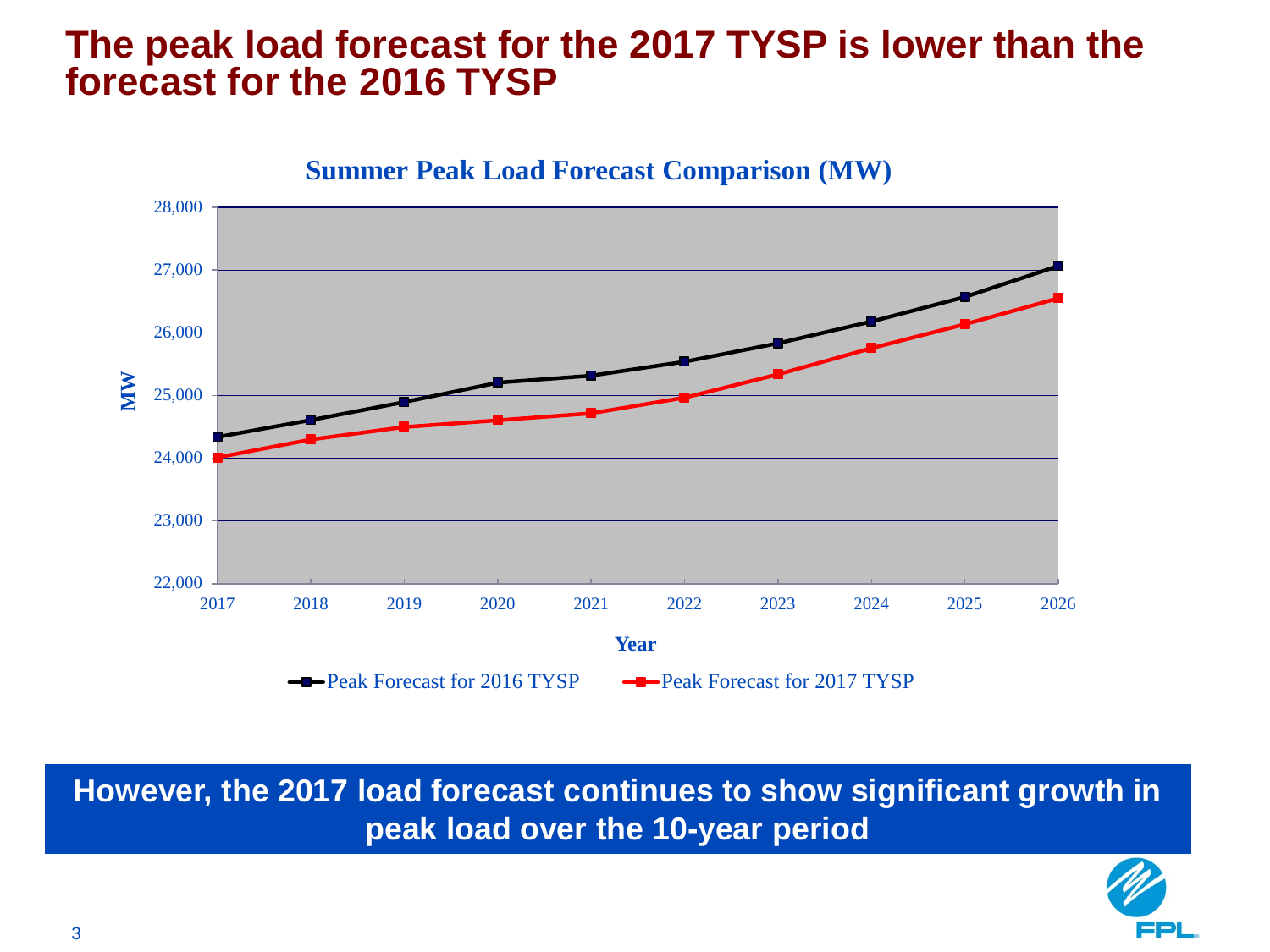#### **The natural gas cost forecast for the 2017 TYSP is also lower than the corresponding forecast for the 2016 TYSP**



**The 2017 forecast continues a trend of projected lower natural gas prices through the forecast horizon**

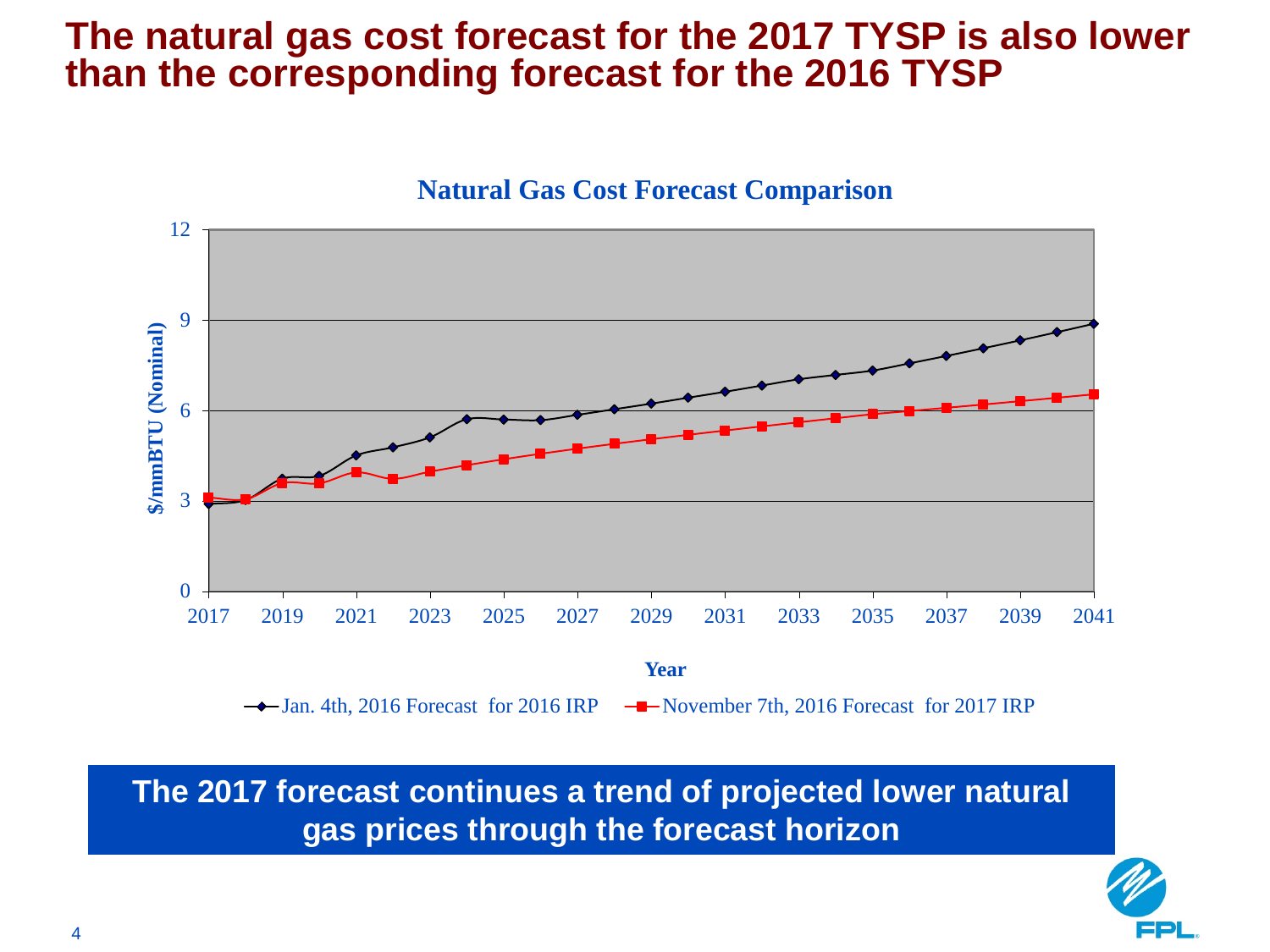#### The CO<sub>2</sub> compliance cost forecast for the 2017 TYSP is **significantly lower than the corresponding forecast for the 2016 TYSP**

**CO2 Cost Forecast Comparison**



The lower CO<sub>2</sub> compliance cost forecast is driven by two factors: (1) the **new federal government administration, and (2) projected lower CO<sub>2</sub> emissions due to greater use of natural gas and renewables** 

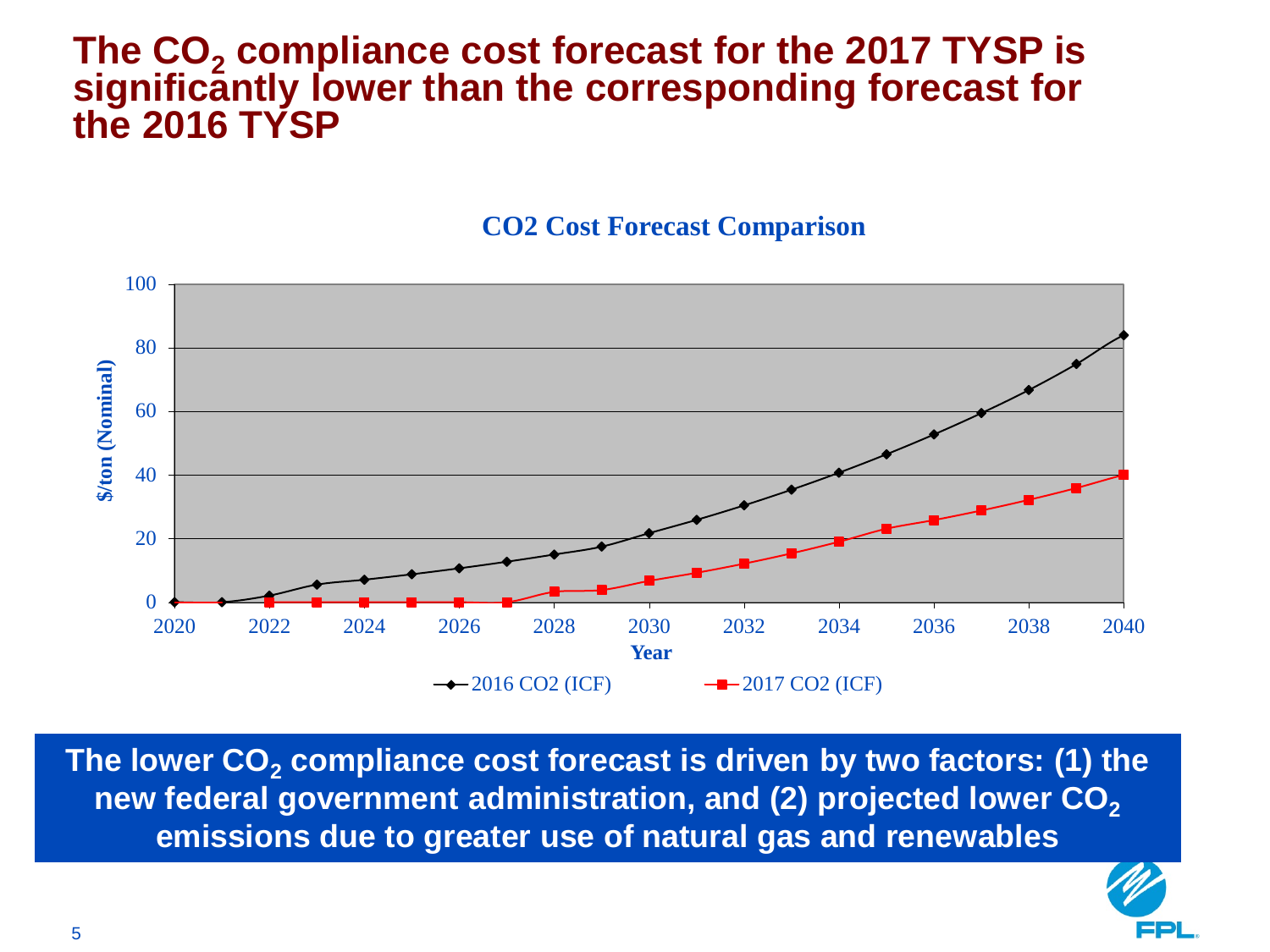### **Analyses during 2016 that led to the 2017 TYSP resource plan focused on system and regional needs, plus solar and storage**

- Each year FPL's IRP process examines resource needs in regard to at least two perspectives: (i) the entire FPL system, and (ii) the balance between load and generation in the SE Florida region *(Miami-Dade & Broward counties)*
- The 2016 analyses determined that there were resource needs from both perspectives that should be addressed
- FPL's 2016 analyses focused on 3 types of resource options:
	- 1) CC units: capital costs have declined, fuel efficiencies have improved, and (as previously mentioned) projected gas costs and  $CO<sub>2</sub>$  compliance costs are lower than with 2016 forecasts
	- 2) PV: capital costs have declined and advantageous sites have been identified
	- 3) Storage: currently high capital costs are projected to continue to decline

**CC and PV emerged as the best options with which to address the FPL system and/or SE Florida regional needs**